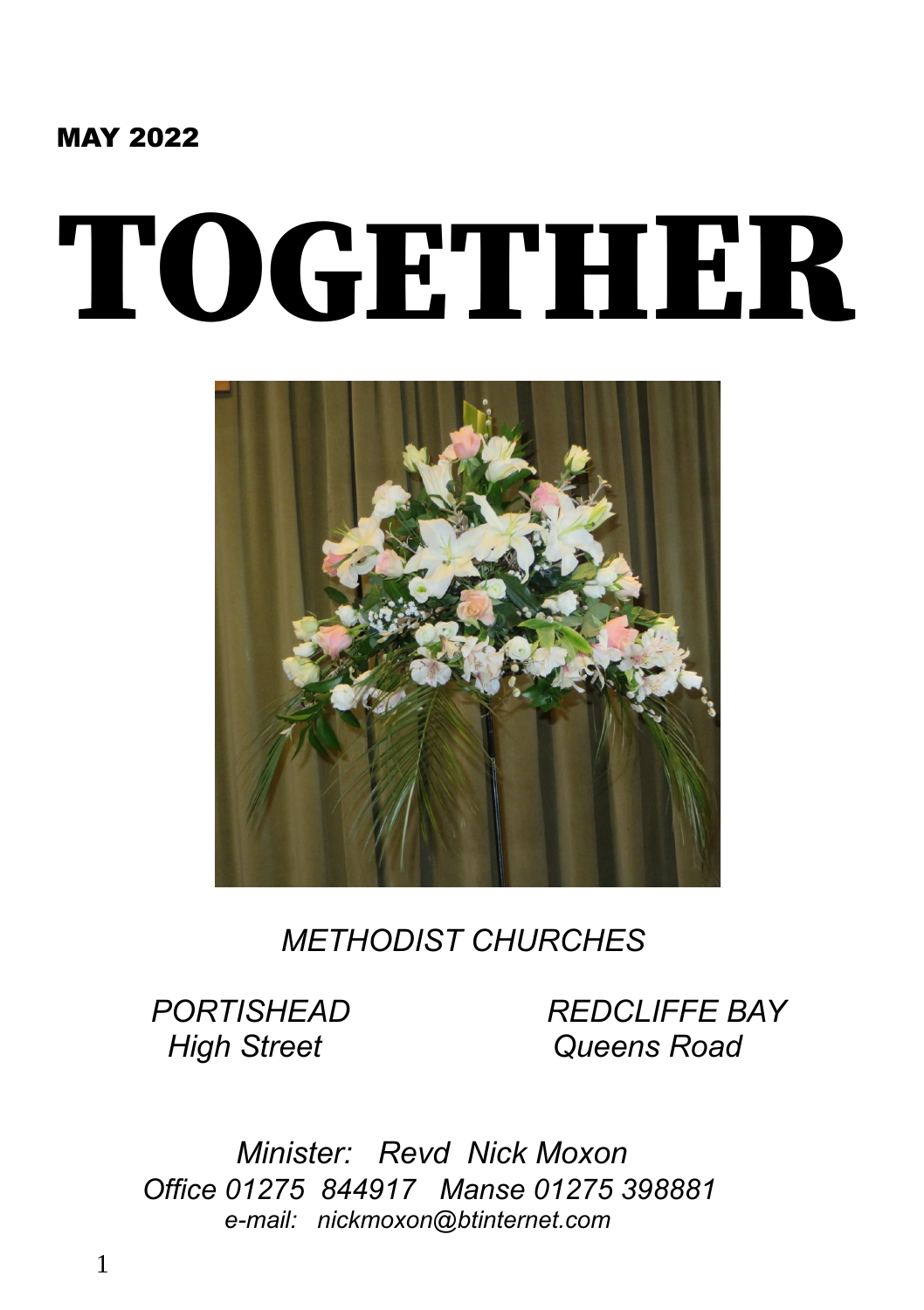# From Rev Nick Moxon

Last month I travelled 'over the water' across the Seven bridge to Celtic Manor. My girls had bought me a day ticket for the Welsh Open snooker championship. It was a great day. What's different at this venue compared to the Crucible in Sheffield (which I've also been to) is that the snooker players walk through the spectators to get to their dressing rooms. So as I drank my coffee players like Ronnie O'Sullivan and Mark Selby brushed past me on their way to play their matches.

I remember texting a friend - "they're like normal people!" I told my friend!! Of course they're just like everyone else they're human beings. They just happen to be really good at a sport I like to watch.

I once heard a (semi) famous person say those immortal lines "Don't you know who I am?" when trying to jump a queue. Thankfully the person on the door didn't fall for it and they had to wait in line like everyone else.

When you hear the words 'Everyone is equal' how do you feel? Do you think that's right? Are you offended? I often feel guilty because whilst I believe everyone is equal I don't often live that out. I often look up to people and put them (unfairly) on a pedestal. My behaviour and my words often supports the inequality in society.

The apostle Paul wrote in his letter to the Galatians: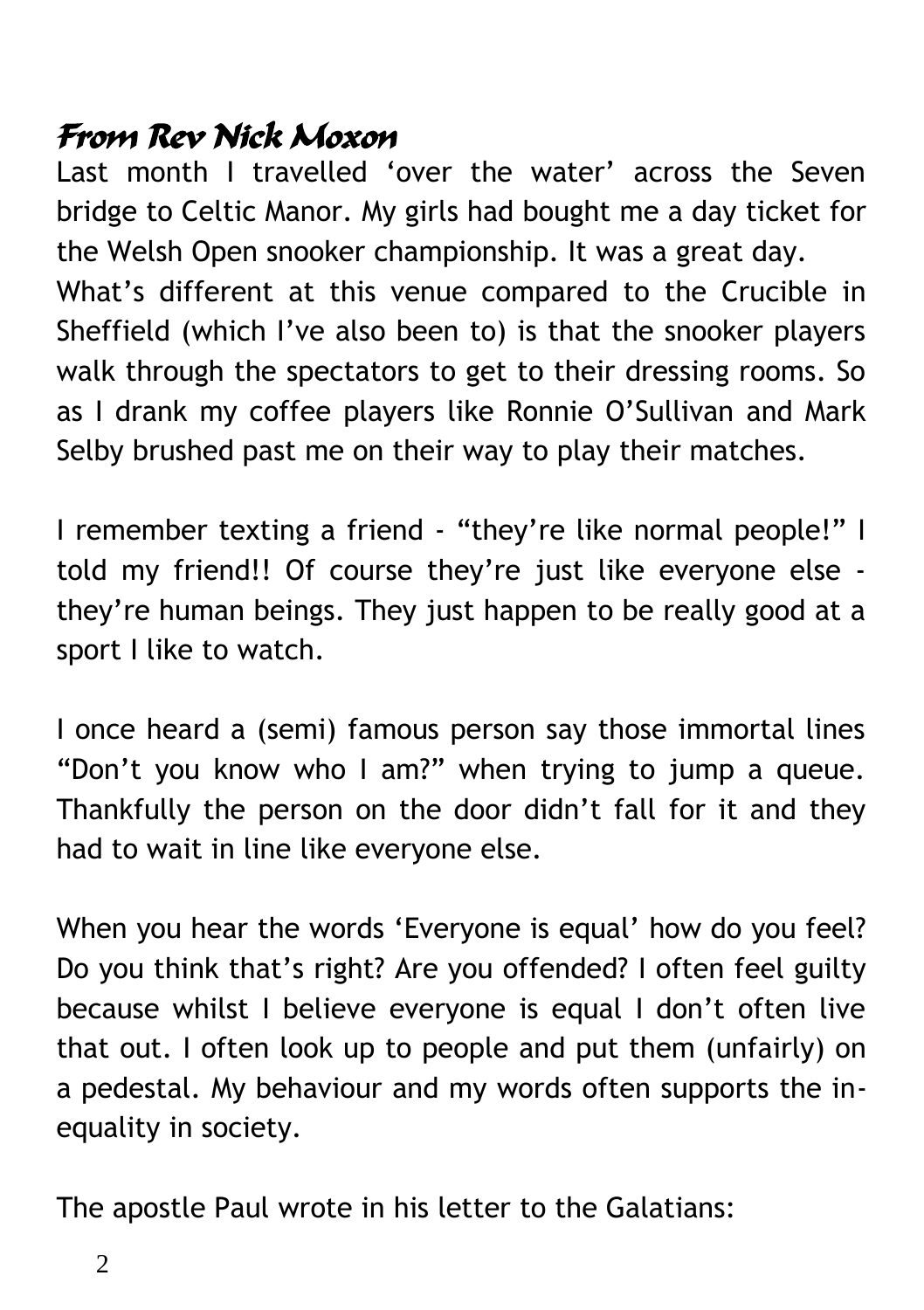*'There is neither Jew nor Gentile, neither slave nor free, nor is there male and female, for you are all one in Christ Jesus.'*

We are all different - different gifts and abilities - and yet we are all equal in God's sight. Part of our calling as disciples is to see everyone as God sees them and treat them as such. I'll remember that next time I bump into Ronnie O'Sullivan.

# Nick

 Sunday Services in Church are at 10.00 am at Portishead and 10.30 am at Redcliffe Bay. Pre booking is not required. Other events are listed in the Calendar.

Some Covid 19 precautions are being maintained.

# CHURCH CALENDAR

# **May 2022**

| 1st Sunday | 10.00 am Morning Service (Portishead)                            |
|------------|------------------------------------------------------------------|
|            | Mrs Jean Balcombe                                                |
|            | 10.30 am Morning Service (Redcliffe Bay) Rev Nick Moxon          |
| 2nd Monday | 9.30 - 11.30 am Little Stars (Redcliffe Bay)                     |
|            | 4th Wednesday 10.00 - 11.00 am Prayer Meeting (Portishead)       |
|            | $5th$ Thursday $10.00 - 11.30$ am Baycon Butties (Redcliffe Bay) |
|            | 7.30 pm CIRCUIT SERVICE (Christchurch Clevedon)                  |
|            | 8th Sunday 10.00 am Morning Service (Portishead) Rev Nick Moxon  |
|            | 10.30 am Morning Service (Redcliffe Bay)                         |
|            | Rev Ian Bowley                                                   |
| 9th Monday | 9.30 - 11.30 am Little Stars (Redcliffe Bay)                     |
|            |                                                                  |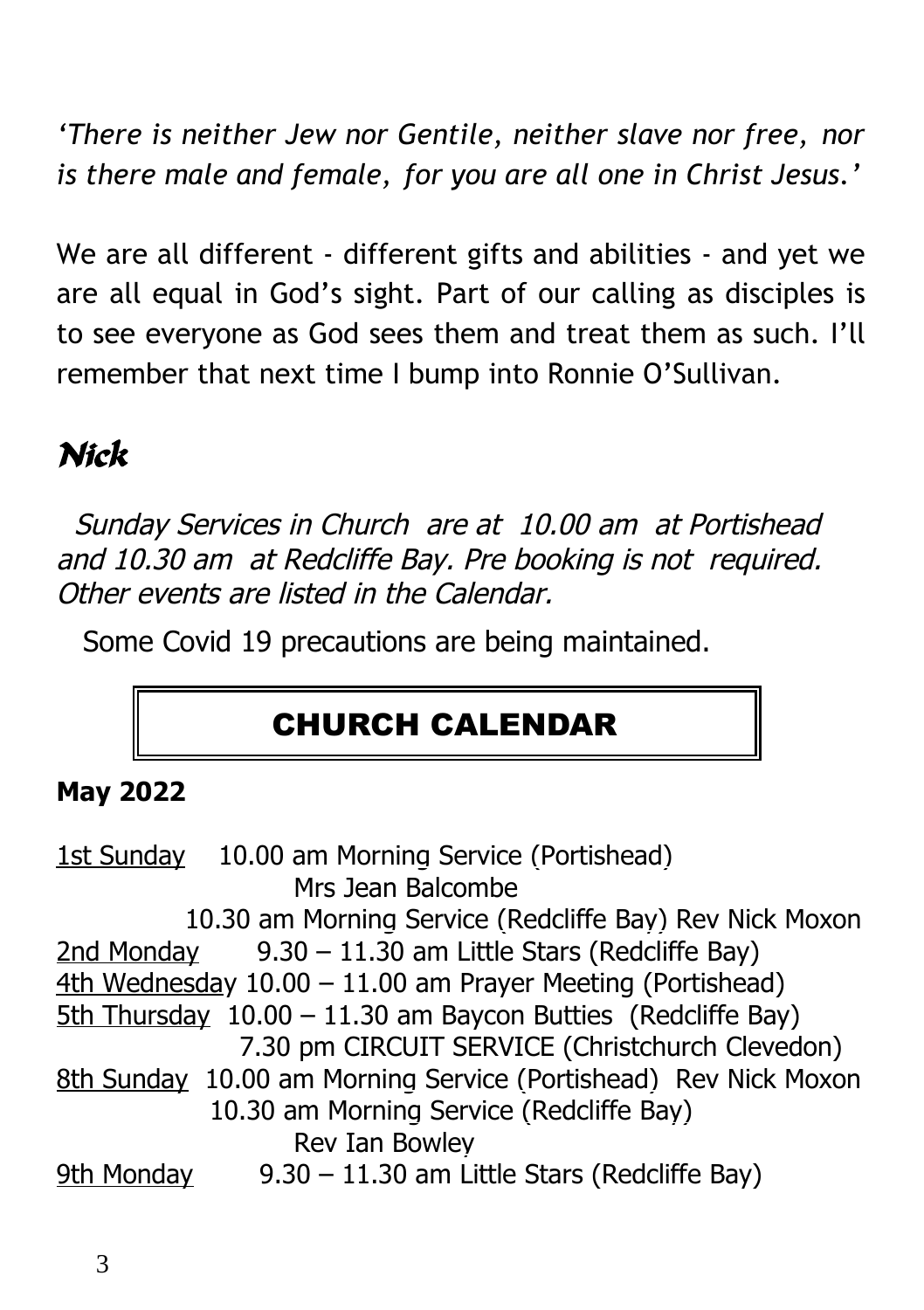10th Tuesday 10.00 am Holy Communion(Redcliffe Bay) Rev Nick Moxon 10. 30 -noon Coffee and Chat (Redcliffe Bay) 11th Wednesday 10.00 – 11.00 am Prayer Meeting (Portishead) 8.00 pm Bible Study – on-line. 14th Saturday 10.30am Plant, Book and Cake Sale (Redcliffe Bay) 10.30 am Book Club (Portishead) 15th Sunday 10.00 am All Age Worship (Portishead) Mrs Jess McManus 10.30 am Holy Communion (Redcliffe Bay) Rev Nick Moxon 16th Monday 9.30 – 11.30 am Little Stars (Redcliffe Bay) 18th Wednesday 10.00 – 11.00 am Prayer Meeting (Portishead) 21st Saturday 9.30 am Working Party (Redcliffe Bay) 22nd Sunday 10.00 am Holy Communion (Portishead) Rev Nick Moxon 10.30 am Morning Service (Redcliffe Bay) Rev Ann Owen 23rd Monday 9.30 – 11.30 am Little Stars (Redcliffe Bay) 25th Wednesday 10.00 – 11.00 am Prayer Meeting (Portishead) 8.00 pm Bible Study – on-line. 29th Sunday 10.00 am Morning Service (Portishead) Mr Michael Pryke 10.30 am Morning Service (Redcliffe Bay) Rev David Harris

# GENERAL NEWS

## CIRCUIT SERVICE

 The service of admission of Jess McManus as Methodist Local Preacher will be on Thursday 5th May, 7.30pm at Christchurch, Clevedon. This will be a Gordano Valley Circuit Service.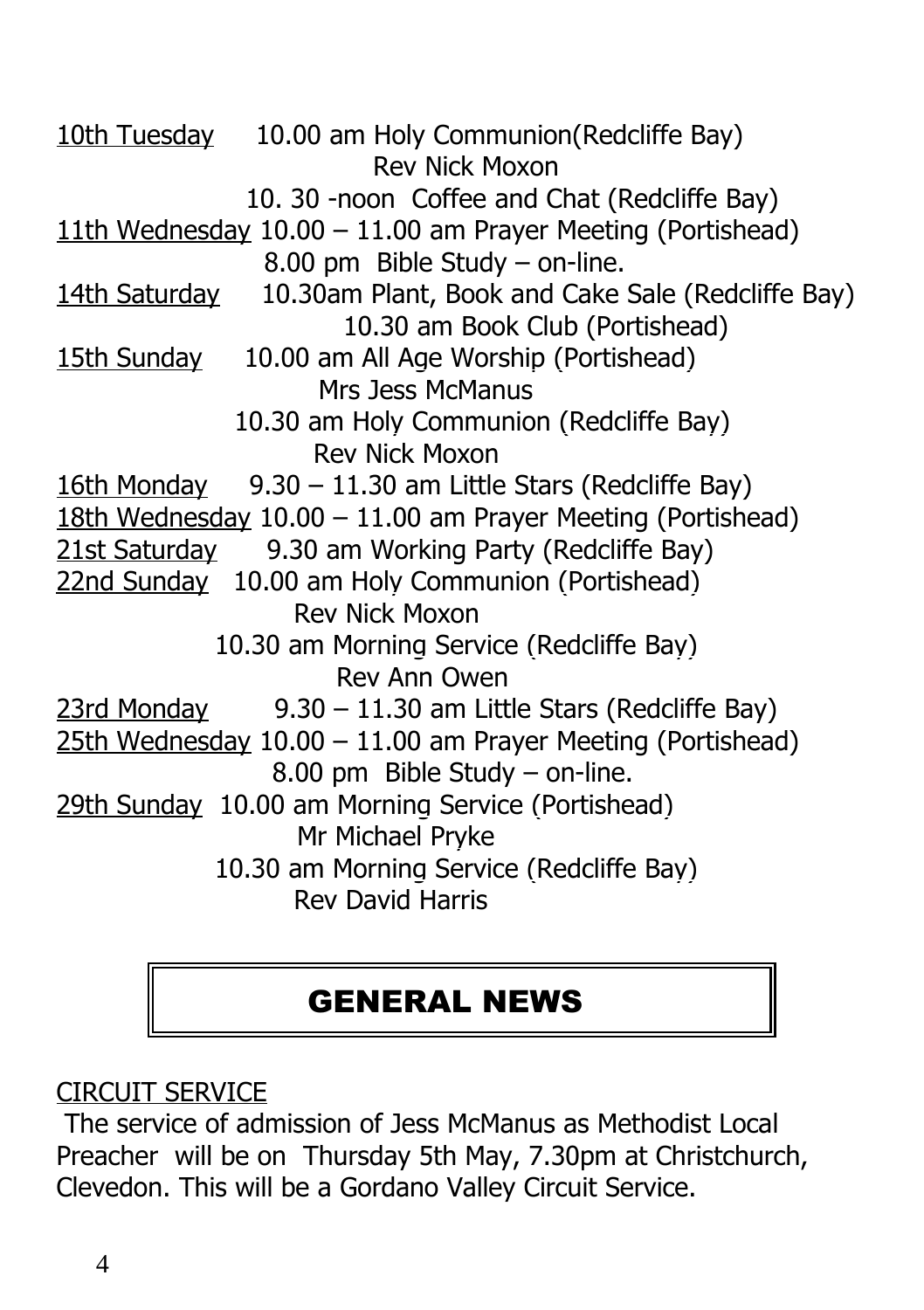

CHRISTIAN AID WEEK 15th to 21st MAY As last year we will be delivering only, with drop off points for donations at Redcliffe Bay, St Peter's, St Nicholas and High Street churches. There maybe others. **We need as many volunteers as possible**

**to deliver** so if you find it in your heart to help please contact Eddie Entwistle 844470, Brenda and Dennis Wilson 397026, or Sheila Slater 842014

## RESPONSE TO THE GOVERNMENT'S PLANS TO OFFSHORE ASYLUM SEEKERS IN RWANDA

The President and Vice-President of the Methodist Conference, The Rev Sonia Hicks and Barbara Easton:

 The Government's plans to offshore asylum seekers in Rwanda gives yet another insight into its hostile, uncompassionate and ineffective response to asylum seekers and refugees.

 People are not a problem to be dealt with, but are individuals with inherent value and dignity made in the image of God. Sending some of the most vulnerable people in the world thousands of miles away to be imprisoned does not respect this dignity.

 The factors which push people out of their homes and into displacement will always be much stronger than those which motivate them to claim asylum in a certain place. As we have seen in Ukraine, conflict and persecution can become a daily reality at a distressingly rapid pace.

 Whilst it is important to address the dangerous trade of people smuggling across the channel, the lack of safe and accessible routes by which people can claim asylum in the UK will ultimately contribute significantly to increased small boat crossings. The government have shied away from committing to a resettlement target, and the Nationality and Borders Bill lacks detail of new or expanded resettlement routes. Now, the government is passing the issue onto another country, which the UK has previously criticised for holding a poor record on human rights.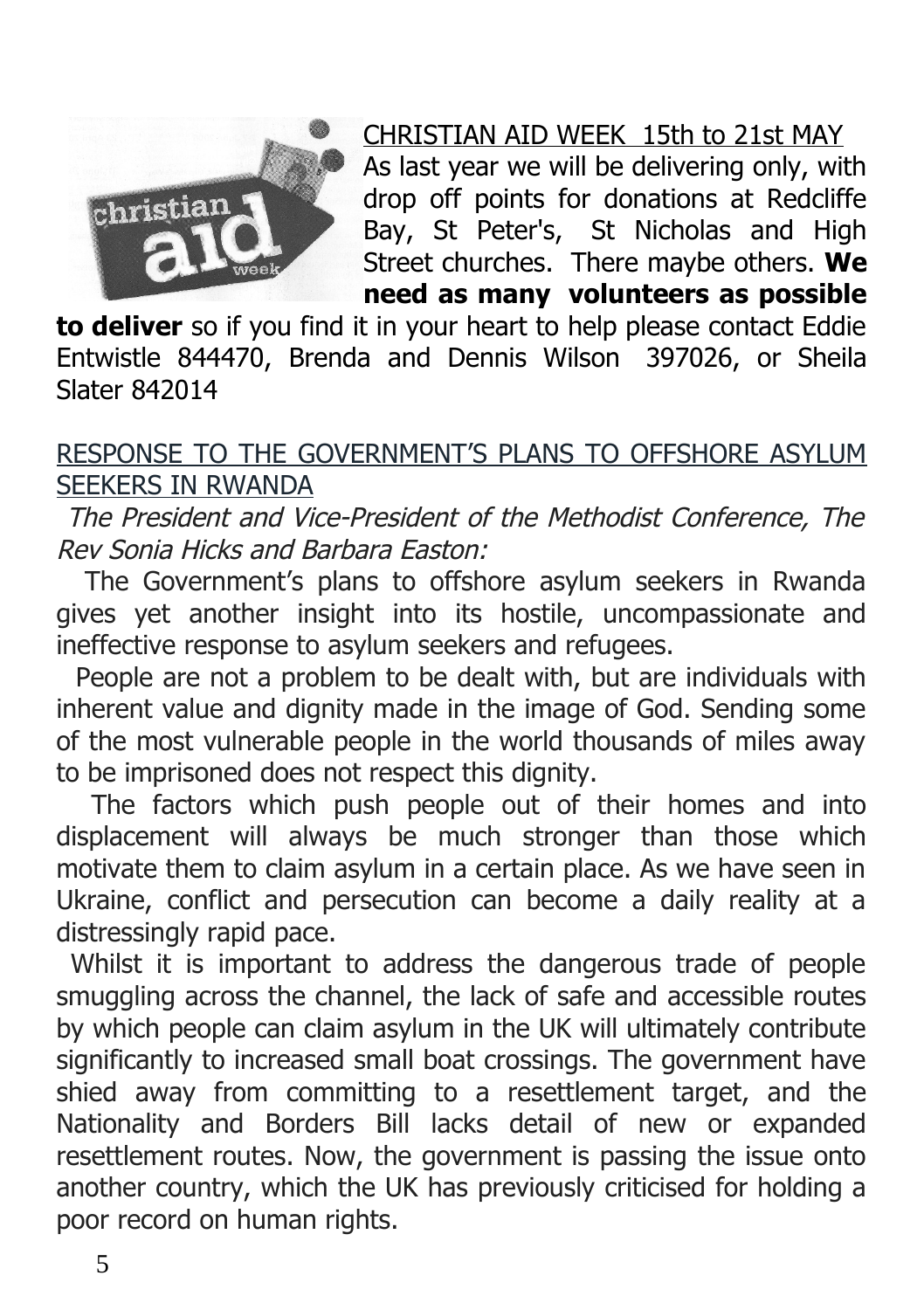Offshore processing is a distraction from the real work which needs to be done to establish workable, safe and welcoming routes through which the UK can play its part in responding to need.

We urge the government to reconsider their approach, and accept proposed amendments to the Nationality and Borders Bill to uphold a practice of welcome.

Our colleagues at the Joint Public Issues Team (JPIT) are encouraging people to write to their MP to encourage them to support amendments tabled by the Lords (including rejecting offshoring)

## EASTER OFFERING

 The envelopes distributed at Easter were for the Methodist World Mission Fund. Your kind donations help the Fund support projects and individuals around the world.

 The new World Mission Fund Grants Committee is an example of what it means to share power (from a British perspective). It has changed from a former membership of mostly British people to a committee where the vast majority of members are from our global Partner Churches. By making sure that the membership of this committee is globally representative, it makes way for the decisionmaking to flow from a mutual encounter of discussion and prayer concerning fund allocations for our global Church Partners.

 For the Committee, the decision-making is not not always about the money. It is also about the wider sense of connections as the committee converse and pray about the world together. It is about relationship. Our global relationship.

The Grants Committee makes decisions on:

· Solidarity Grants

 These grants are to a partner who is facing particularly difficult circumstances or an emergency situation. Although the grants may seem quite small in the global scale of things, they are a rapid response that express solidarity in partnership and can often open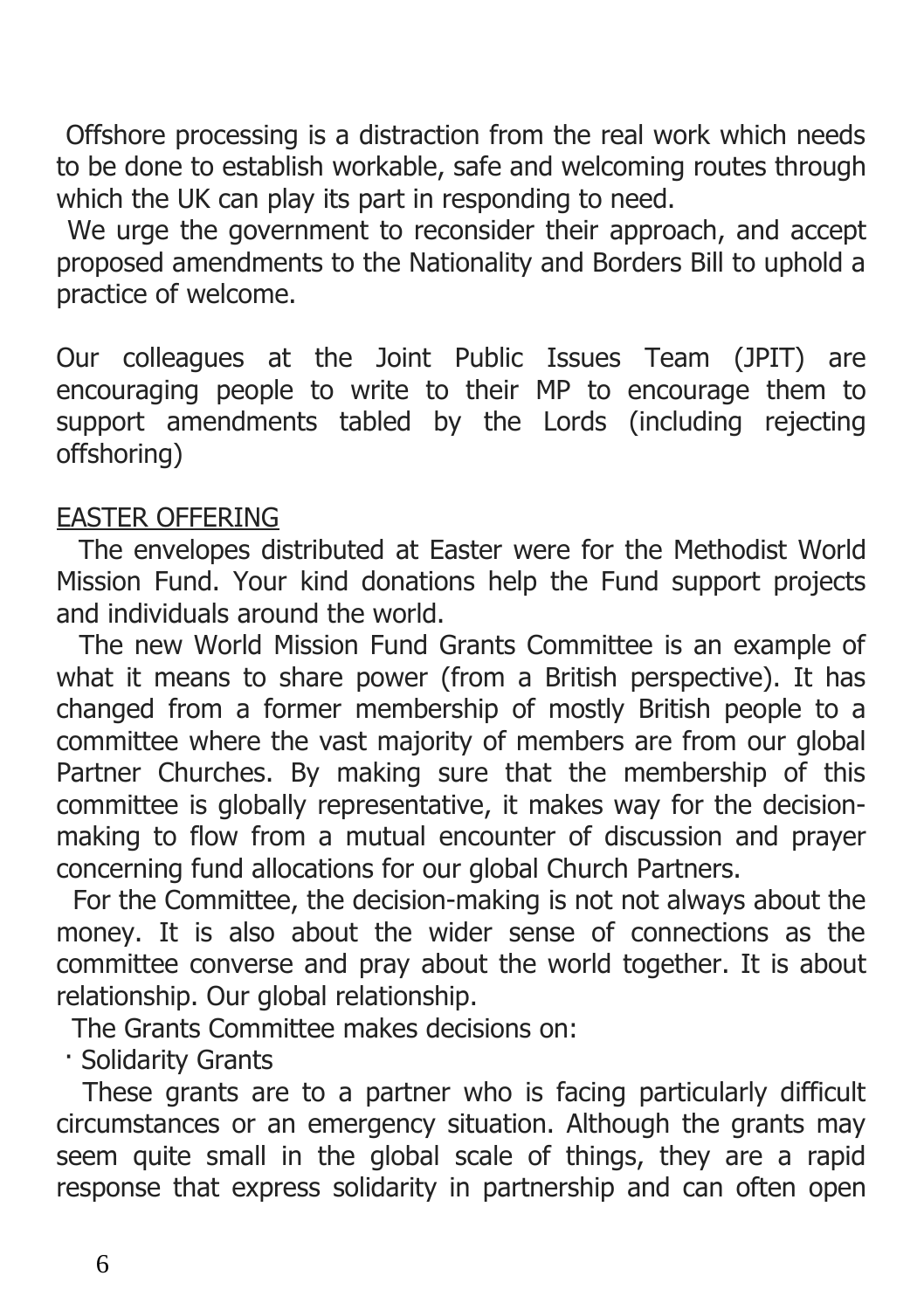the door for our partners to receive other funding from around the world.

· Essential assistant grants

 These are grants given to our most vulnerable Partner Churches to support them until monies for capacity-building grants are received · Capacity building grants

 To enable Partner Churches to strategically build their capacity and resources to become self-sustaining.

With funds decreasing it's important to note that there is a projection for the World Mission Fund to reach its reserve level by August 2024; thereafter, any grant-giving will be minimal.



 First and foremost, 'THANK YOU' for your continued support for our work in Nkomazi, South Africa. If you've supported us for a while, you'll know that our UK directors and volunteers do not receive any salary for the work they do and we strive to keep

overheads to an absolute minimum meaning that any donations we receive reach the children who need it most. We rely on regular donations to provide a reliable source of income which means that we can continue to fund our core projects:

- Our three After School Clubs provide food, learning, support and friendship for up to 300 of the community's most vulnerable children every day.
- Thembalethu Library is a learning hub for the local community, providing books for up to 500 visitors per week.
- The Zakhele group uses music and drama to share important health and social messages in schools and clinics.

 The last few years have been incredibly challenging. The cost of running our projects has increased but fund-raising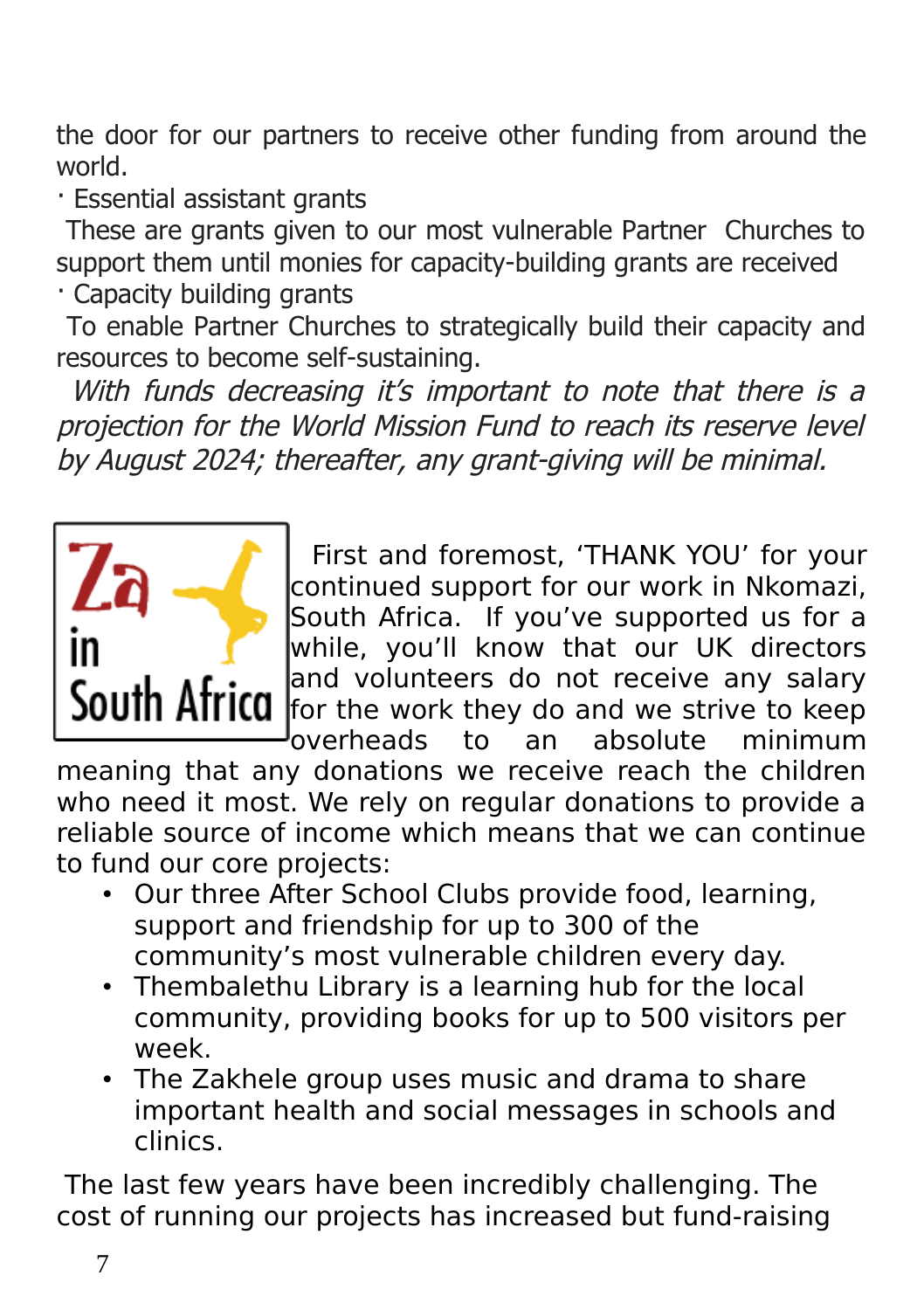opportunities here in the UK temporarily ground to a stop. Have you considered making a regular donation to Za Foundation? It may be that you haven't looked at your charitable donations for a while but a small monthly donation would make a massive difference. Our Sponsor a Child scheme supports the running of our After School Clubs and costs just £10 per month. Alternatively, you may choose to make general regular donation which can be spent on any of our projects. We know times are hard right now and that money is tight for many but if you are able to take a look at your charitable donations and perhaps make a regular donation to Za Foundation, the children of Nkomazi would be incredibly grateful.

 Contact us [info@zafoundation.org](mailto:info@zafoundation.org) or Tel 848775 for more details of our Sponsor a Child scheme or for information about setting up a regular donation.

## MARTHA'S KITCHEN

 During the February half-term and the Easter Holidays Martha's Kitchen has opened its doors to hold Breakfasts, share Easter Eggs



continue to keep our doors open.

and have a visit from the Flying Seagulls who gave an amazing performance to the delight of both children and adults alike. We would like to thank everyone who volunteered, donated Easter eggs and prayed for us, it is through your support we are able to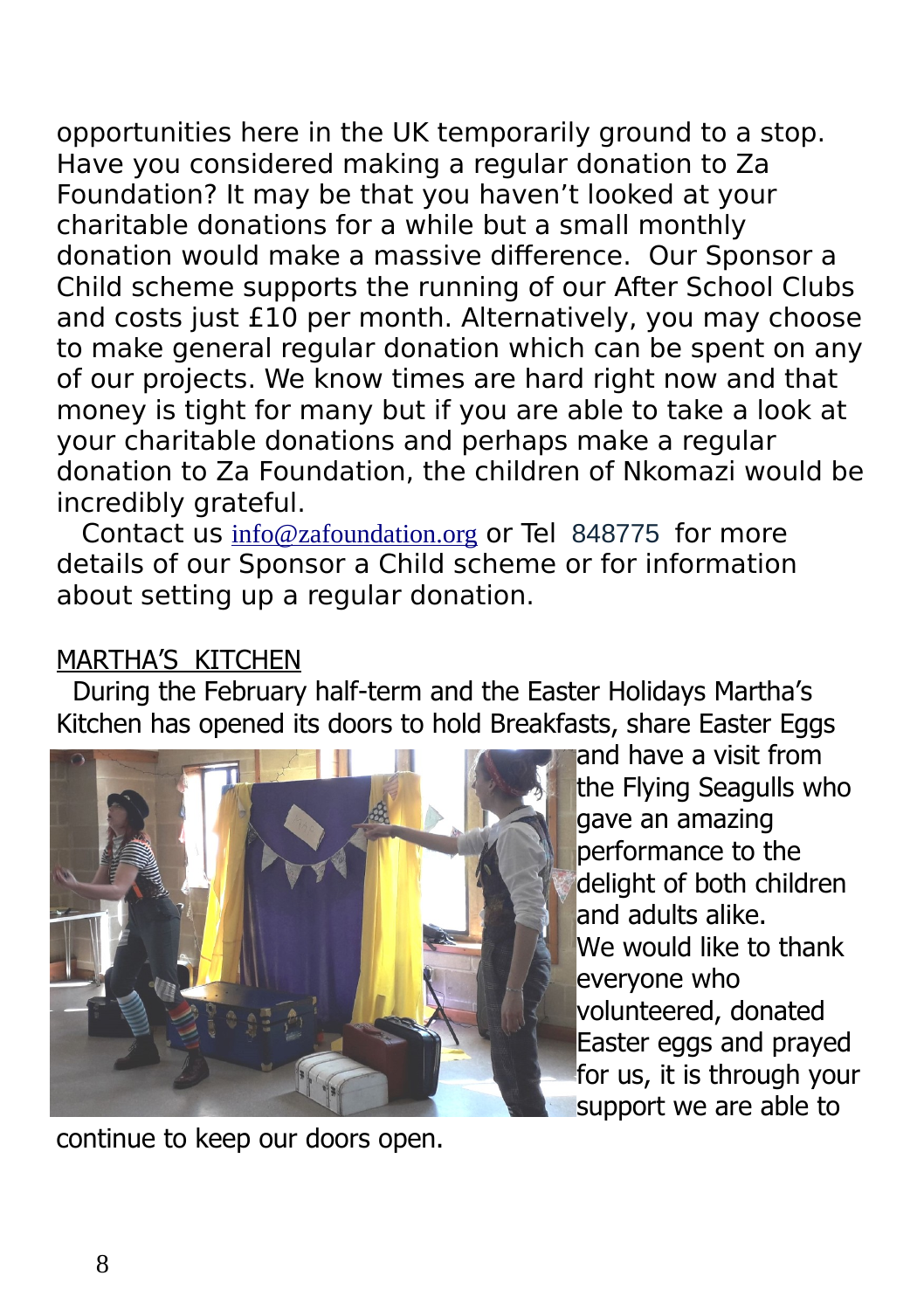# BRISTOL METHODIST CENTRE

 Located in a former church at Lawrence Hill the Centre supports the homeless with: hot meals and drinks; a place of safety; access to showers and laundry; distribution of relief goods; one to one support for those in need; access to computers and support when accessing benefits.



 The work of the Centre is funded by donations and grant income. It costs approximately £175,000 per annum but only £50,000 of this comes from individual and church donations. Grant funding

can be hard to obtain, particularly when it is to sustain existing work. Until now the proceeds of the sale of the former, Midland Road, premises have helped, but these have now nearly run out. **At a recent Circuit Meeting Rev Dr Jonathan Pye laid out the serious situation facing the Centre with funding in place only for the next year and a half.**

 How the Centre operates is being reviewed to ensure cost efficiency. Collaborative partners are being sought to help generate revenue and further improve the service, and grant funding is being sought. Even so, for the work of the Centre to continue donations need to increase. They are asking for you to support the Crentre with a a one off gift, or by committing to give regularly by Standing order (forms can be downloaded from

<http://methodist-centre.org.uk/support-us> ) or Tel. 0117 9555 606. At Redcliffe Bay the Bristol Methodist Centre is the current nominated charity so David Uncles would be pleased to handle your donation. If you are a tax payer Gift Aid boosts the donation considerably. Please dig deep and donate today.

 The Centre also welcomes donations of food. Current needs are: Cereal (Weetabix, Shredded wheat, Cheerios and chocolate cereal);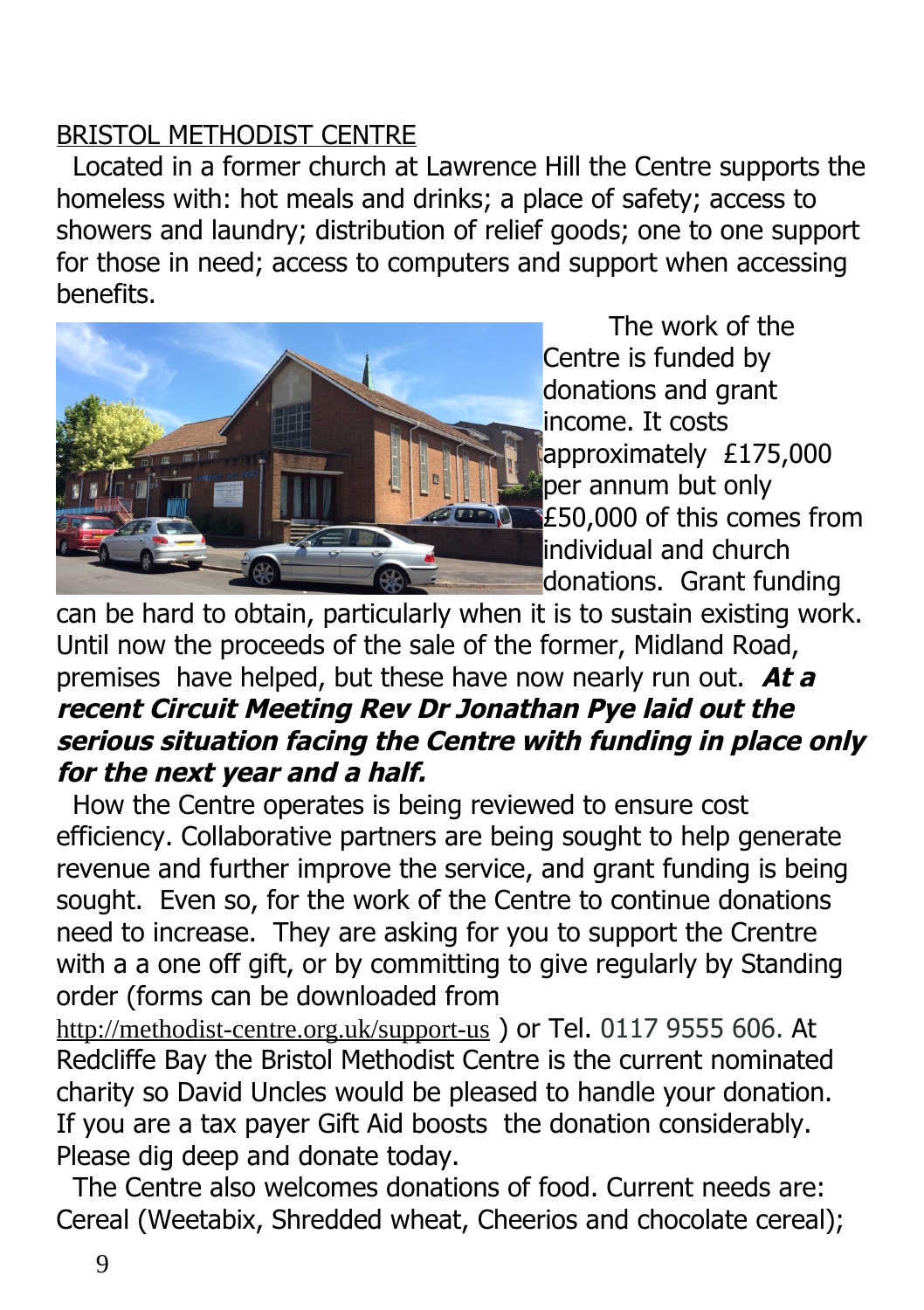Biscuits; Wrapped Chocolate Bars; Tuna; Tinned Meat (ham, corned beef, stewing steak); Mixed vegetable or peas in tins; Smash and tinned potatoes; Sugar; custard(not powdered); Tinned fruit; Vegetable Stock Cubes. At Redcliffe Bay there will be a box to collect these items on Sundays 8th and 15th May. Thank you.

## LOW CARBON GORDANO

 As a community owned enterprise, Low Carbon Gordano (LCG) represents a new vision for ownership of our energy supplies. A vision that allows local people to own and profit from the development of renewable energy resources in their community.

 The purpose is to help local communities to reduce energy costs and become more sustainable by reducing their carbon footprint.

 More specifically, aim to raise funds from the community to enable the installation of locally-owned renewable energy systems and use the surplus income from these systems to fund work that reduces people's energy consumption  $-$  for example, by improving home energy efficiency.

 LCG also make an annual donation to their Community Benefit Fund. 10% of this is granted directly by the LCG Board to a charity supporting carbon reduction schemes in communities in the developing world. The other 90% is contributed to the Bristol Megawatt Fund, along with a similar contribution from the Bristol Energy Co-operative, and managed by the Quartet Foundation.

 In 2014 LCG undertook a successful community share offer and raised £2.2 million to build the 1.8MW Moorhouse Farm Solar Array (visible on the left of the M5, going north, past Avonmouth). In 2015 a further £970,000 was raised to build the 970kW array at Ham Lane, Kingston Seymour, in North Somerset. With the surplus from these two schemes, three community roof solar schemes were installed at the end of 2015. In 2018 an array at Churchill Academy in Churchill Green, North Somerset was added. In 2019 two small existing arrays totalling 99kWp on the Solarsense site in Brockley were purchased.

Find out more at http://lowcarbongordano.co.uk/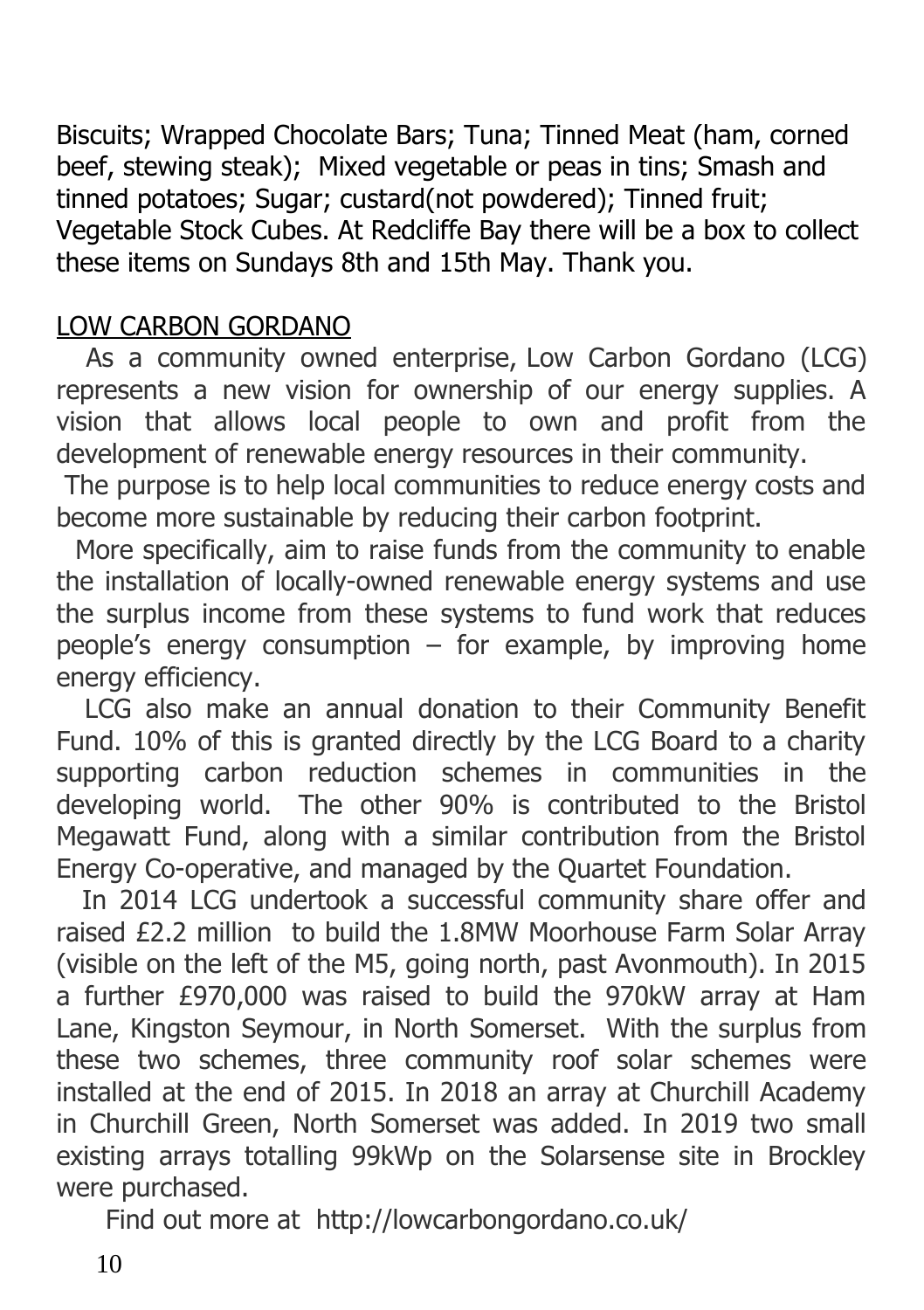

A Short prayer for friends

I give thanks for my friends For connection and laughter, For comfort and strength, For encouragement and unity, For forgiveness and grace, For celebration and joy. They are so many things to me, Such a rich tapestry of blessings, Woven through my life. Thank you.

Dear Father,

I am concerned for my frienda who are ill. So I lift my prayers to you, King of Kings and Lord of Lords! You put the stars in the sky and filled the seas with water. You are the giver of life whom understands the wonderful development of a new baby and filled the earth with plant life that provides us with medicine. So I am confident that you can touch my dear friends and bring your restoration. Give their bodies new strength, health and wholeness. Cover their hearts, minds and emotions with the oil of your healing.

I trust them into your care, because you love them even more than I do.

Amen.

Midday Moment You're with me every morning, beside me all the way,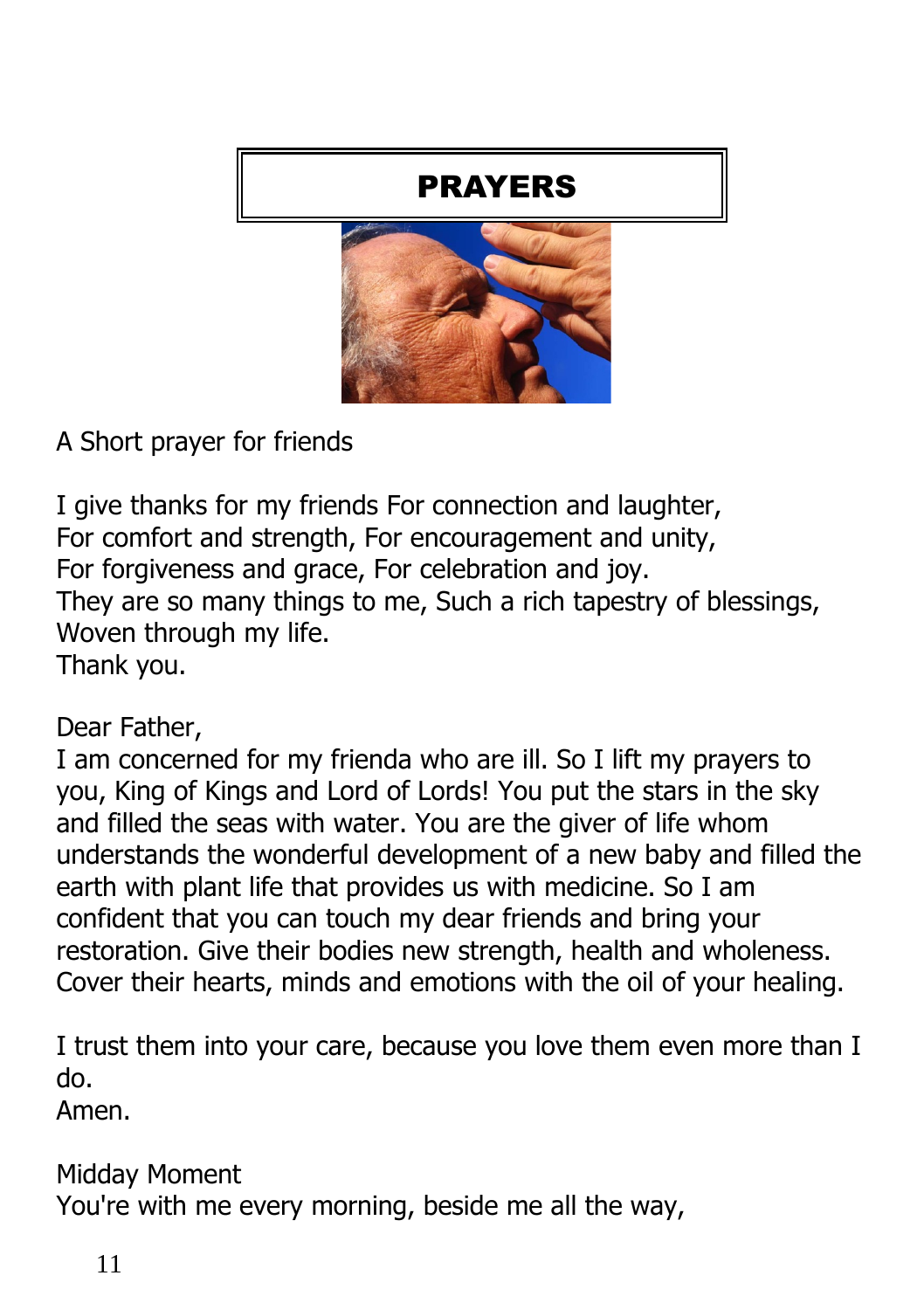You know my joy, and worries, cares or needs. Every minute of each hour your grace flows over me, Your love and truth connect with all I feel.

And at this midday moment, I choose to talk with you, To draw so close to you, my heavenly dad. For what is past is covered by your all redeeming love, And the future's filled with hope, so I'll be glad.

I'll lift my eyes up to the sky and a sight so beautiful, I'll let your light come brighten up the grey, And wait upon your spirit Lord to blow upon my life. So come, move through me as I live the rest of this day.

For your kingdom changes everything, it touches all I am, In everything I think and say or do. I choose to fix my eyes on you, to take hold of your hand, I give this midday moment Lord to you.

Prayers courtesy of www.prayerscapes.com

On every occasion of uneasiness, we should retire to prayer, that we may give place to the grace and light of God and then form our resolutions, without being in any pain about what success they may have. In the greatest temptations, a single look to Christ, and the barely pronouncing his name, suffices to overcome the wicked one, so it be done with confidence and calmness of spirit.

## **John Wesley**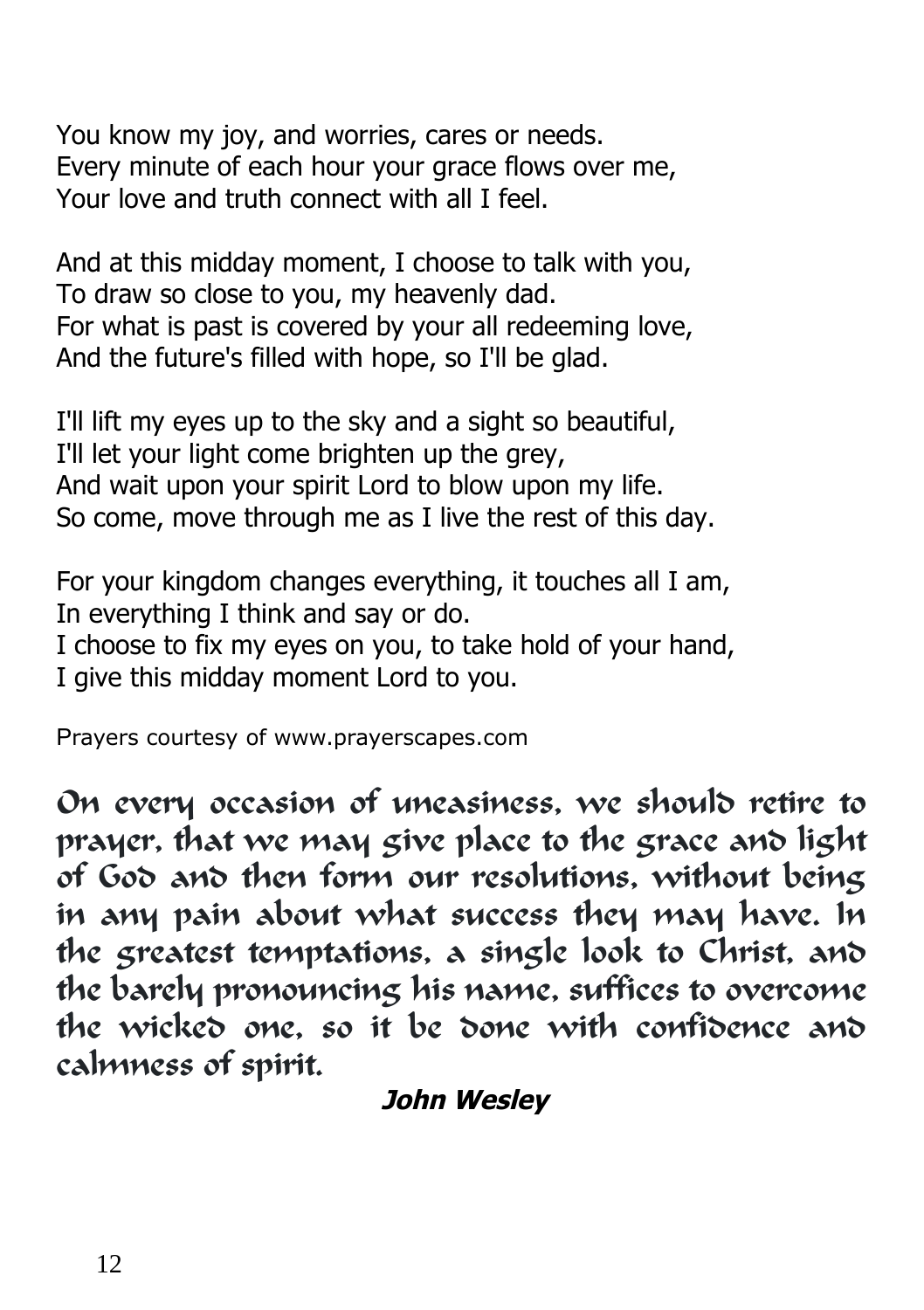



Office:01275 844917

# Websites: www.portisheadmethodistchurch.co.uk [The Beacon Hub | Home](https://www.thebeaconhub.co.uk/)

On Facebook: www.facebook.com/portisheadmethodistHighSt

## BOOK CLUB

 **Our next meeting of the book club will be on the 14th Of May at 10.30**

We will be reading and discussing The Butterfly Room by Lucinda Riley.



REDCLIFFE BAY

Website: [w](http://www.redcliffebaymethodistchurch.org.uk/)[ww.redcliffebaymethodistchurch.org.uk](http://www.redcliffebaymethodistchurch.org.uk/)

#### NEWS OF THE FAMILY

 Margaret Prince and Maureen Harris have both had falls damaging their hips. Please pray for them as arrangements are made for their post hospital care. Marjorie Legge and Rosemary Hurst are in hospital, Tony Goatman has also been in hospital, and is being looked after in a care home, please pray for him and for Mary as well as Rosemary and Marjorie.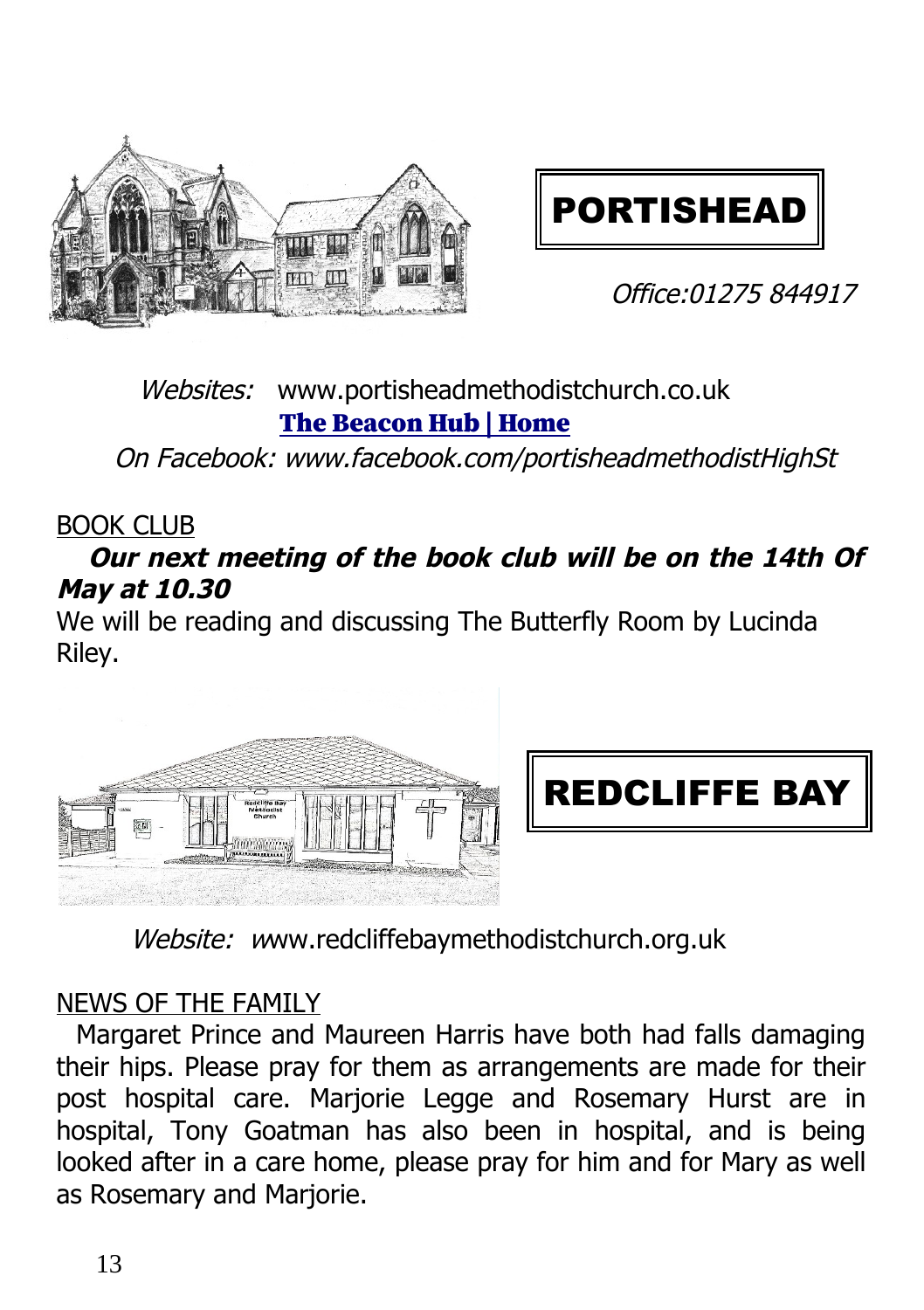## BAYCON BUTTIES

 Our popular meeting for men, with bacon butties and coffee, Thursday 7th April 10.00 till 11.30 am. All welcome

# WEDNESDAY FOCUS

 At the AGM, the last meeting of the session, Philip reported on a successful year with attendances generally 16 to 20, with one at 24. With visiting speakers, collections were taken on the night for their favourite charity, £595 being collected in total. From the additional cash in hand donations were made to the Church, Portishead in Bloom, RNLI and Christmas Lights. Philip has already fixed the programme for next autumn and some of next year. He was thanked for his leadership and appreciation was shown to Christine and those who help with refreshments. We enjoyed the minister's contribution – but the Trombone will appear next year.

# WORKING PARTY

 The May Working Party will be on Saturday 21st - to tackle small jobs particularly in the flower beds and garden. Come for however long you can manage between 9.30 and noon.

# PLANT SALE



The Plant Sale, on Saturday 14th May, at 10.30 am will also have cakes and books on sale plus coffee and tea to consume. Please make an

effort to bake some cakes and bring any contributions by 10.00 am.

PRAYER CHAIN To take part, or if there is a prayer need, please contact Sue Mason Tel. 849553.

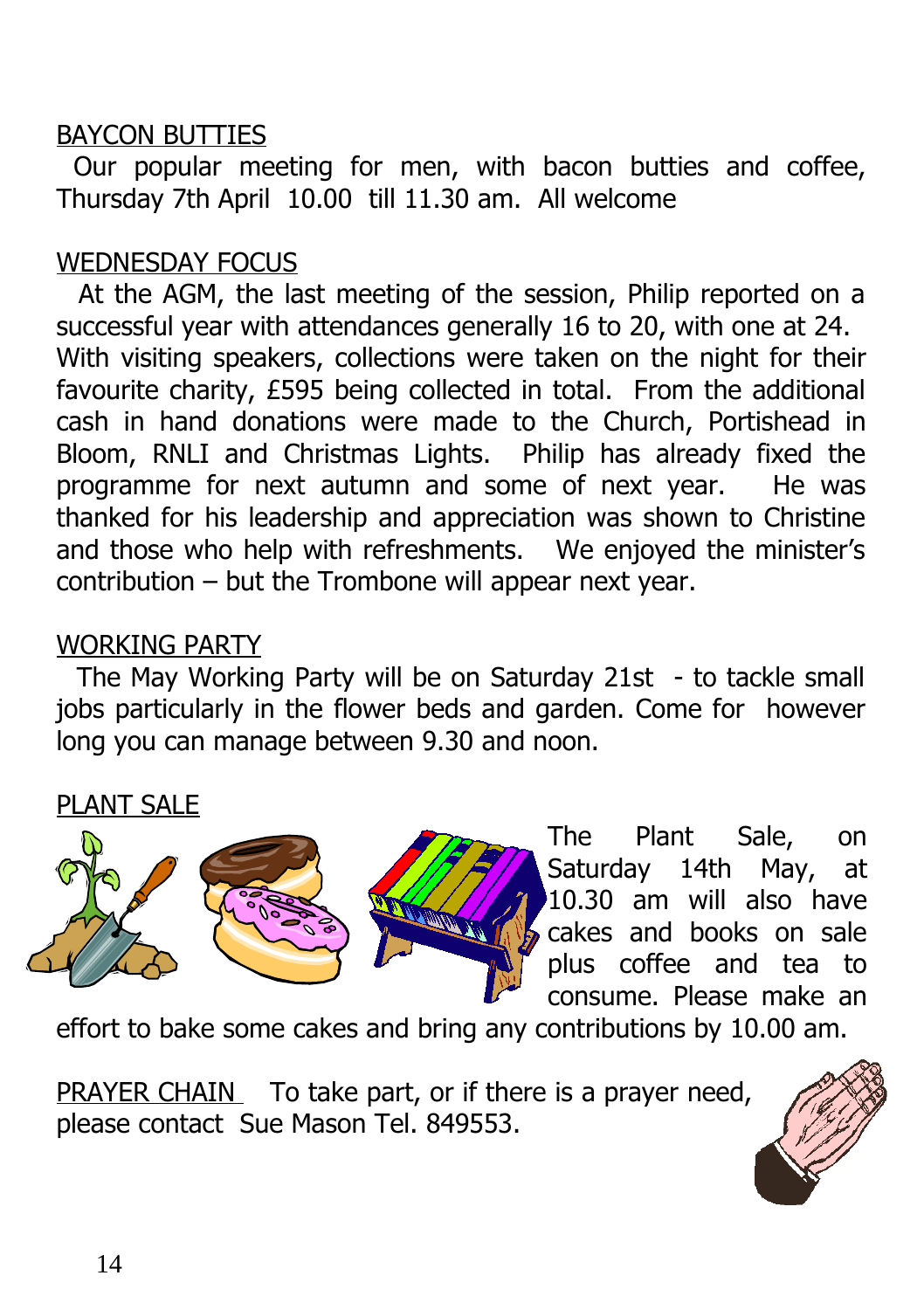## **POSTSCRIPTS**

A parable is told of a farmer who owned an old mule. The mule fell into the farmer's well. The farmer heard the mule 'braying' … what else would a mule do! After carefully assessing the situation, the farmer sympathized with the mule, but decided that neither the mule nor the well was worth the trouble of saving.

Instead, he called his neighbours together and told them what had happened … and enlisted them to help haul dirt to bury the old mule in the well and put him out of his misery. Initially, the old mule was hysterical!

But as the farmer and his neighbours continued shovelling and the dirt hit his back … a thought struck him. It suddenly dawned on him that every time a shovel load of dirt landed on his back … HE SHOULD SHAKE IT OFF AND STEP UP! This he did, blow after blow. "Shake it off and step up … shake it off and step up … shake it off and step up," he repeated to encourage himself.

 No matter how painful the blows, or distressing the situation seemed the old mule fought "panic" and just kept right on SHAKING IT OFF AND STEPPING UP! You're right! It wasn't long before the old mule, battered and exhausted, STEPPED TRIUMPHANTLY OVER THE WALL OF THE WELL! What seemed like it would bury him, actually blessed him … all because of the manner in which he handled his adversity. THAT'S LIFE! If we face our problems and respond to them positively, and refuse to give in to panic, bitterness, or selfpity … the adversities that come along to bury us usually have within them the potential to benefit and bless us!

 Remember that FORGIVENESS, FAITH, PRAYER, PRAISE, and HOPE … all are excellent ways to "SHAKE IT OFF AND STEP UP" out of the wells in which we find ourselves! This story reminded me of life. The dirt is a symbolism of the tests and trials that we go through in life. The stepping up is the